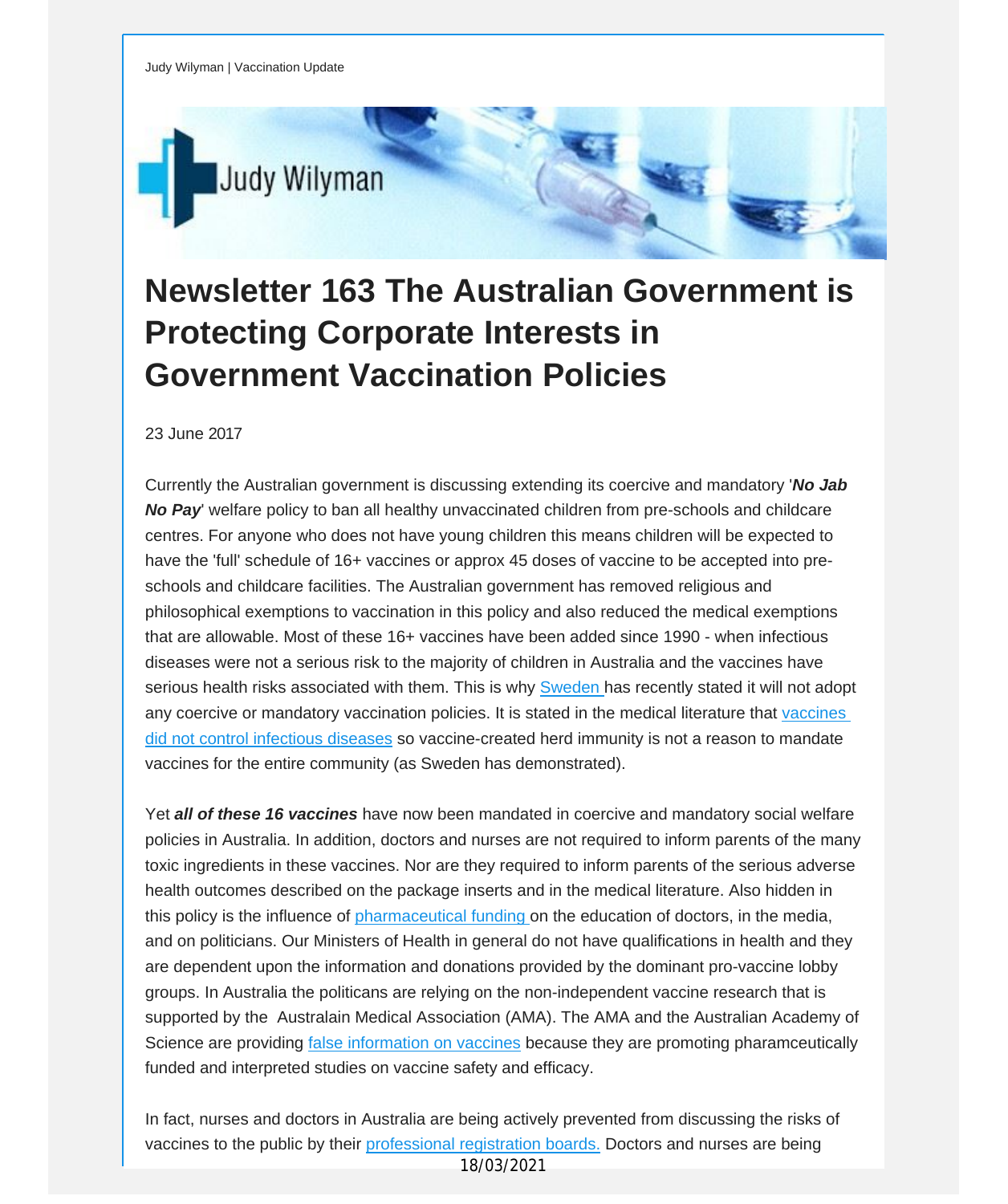instructed that any material that is considered 'anti-vaccination' must not be presented to the public or they risk de-registration and/or prosecution by the regulatory board. My [PhD thesis](http://vaccinationdecisions.us8.list-manage2.com/track/click?u=f20605fde3732e41929f4a3f2&id=fa466e83ac&e=fec8337d3c) provides the medical literature that describes the serious risks of vaccination that outweigh any claimed benefits from the current schedule of vaccines. Does this mean that doctors and nurses can be prosecuted for describing the medical literature on the risks of vaccines as described in my PhD thesis? Evidence-based policies are about scientific debate and the evidence must stand up to scrutiny. If doctors and nurses are being threatened with prosecution for debating the medical literature then these policies are endangering human health. The debate is not about pro- or antivaccination, it is about the rigour of the evidence supporting this medical intervention for healthy people.

Coercive and mandatory vaccination policies are a breach of the **Nuremburg Code** that was designed to prevent experimentation on the human population. Australians no longer have the right to *informed consent without coercion for vaccination* in social welfare policies (and many employment situations) and this dangerous legislation is being extended further with the '*No Jab No Play*' policy.

Mandatory medications in genetically diverse populations are harmful to the population yet the Australian government is bringing in *mandatory vaccination policies for healthy people.* A policy that includes mandatory medication is not in the public's best interest if the science cannot be [openly debated](http://vaccinationdecisions.us8.list-manage1.com/track/click?u=f20605fde3732e41929f4a3f2&id=93616f92f1&e=fec8337d3c). Vaccination has *always been voluntary* in Australia and mandatory policies **were not needed** to control infectious diseases. So why are they now being mandated globally in developed countries when infectious diseases are not a serious threat to the majority of the population? There are no studies proving that vaccines are not causing the escalating autism in children or the 5-fold increase in chronic illness that directly correlates to the expanding vaccination schedule. So why are vaccines being claimed to be 'safe and effective' by governments?

Until this [proof](http://vaccinationdecisions.us8.list-manage1.com/track/click?u=f20605fde3732e41929f4a3f2&id=1aad33cffc&e=fec8337d3c) is provided governments are endangering public health with coercive and mandatory vaccination policies that only benefit a \$30 billion vaccination industry that is supported by [politicians with conflicts of interest](http://vaccinationdecisions.us8.list-manage.com/track/click?u=f20605fde3732e41929f4a3f2&id=6faf925d6e&e=fec8337d3c) who provide advice to the Minister of Health. This political system is allowing biased industry information to be used as the foundation of government vaccination policies that are stated to protect the 'public interest'. It is noted that our Prime Minister's wife, Lucy Turnbull, as the [chairman of Prima Biomed](http://vaccinationdecisions.us8.list-manage.com/track/click?u=f20605fde3732e41929f4a3f2&id=3f95d2f3cf&e=fec8337d3c), also has a conflict of interest in the push for coercive and mandatory vaccination policies by the Turnbull government in Australia.

## **Dr. Judy Wilyman PhD**

## **Bachelor of Science, University of NSW**

**Diploma of Education (Science), University of Wollongong**

**Master of Science (Population Health), Faculty of Health Sciences, University of Wollongong.**

**PhD in** [The Science and Politics of the Australian Government's Vaccination Program](http://vaccinationdecisions.us8.list-manage1.com/track/click?u=f20605fde3732e41929f4a3f2&id=a2cd8d77cc&e=fec8337d3c)**, UOW School of Social Science, Media and Communication (re-named the School of Humanities and Social Inquiry in 2014).**